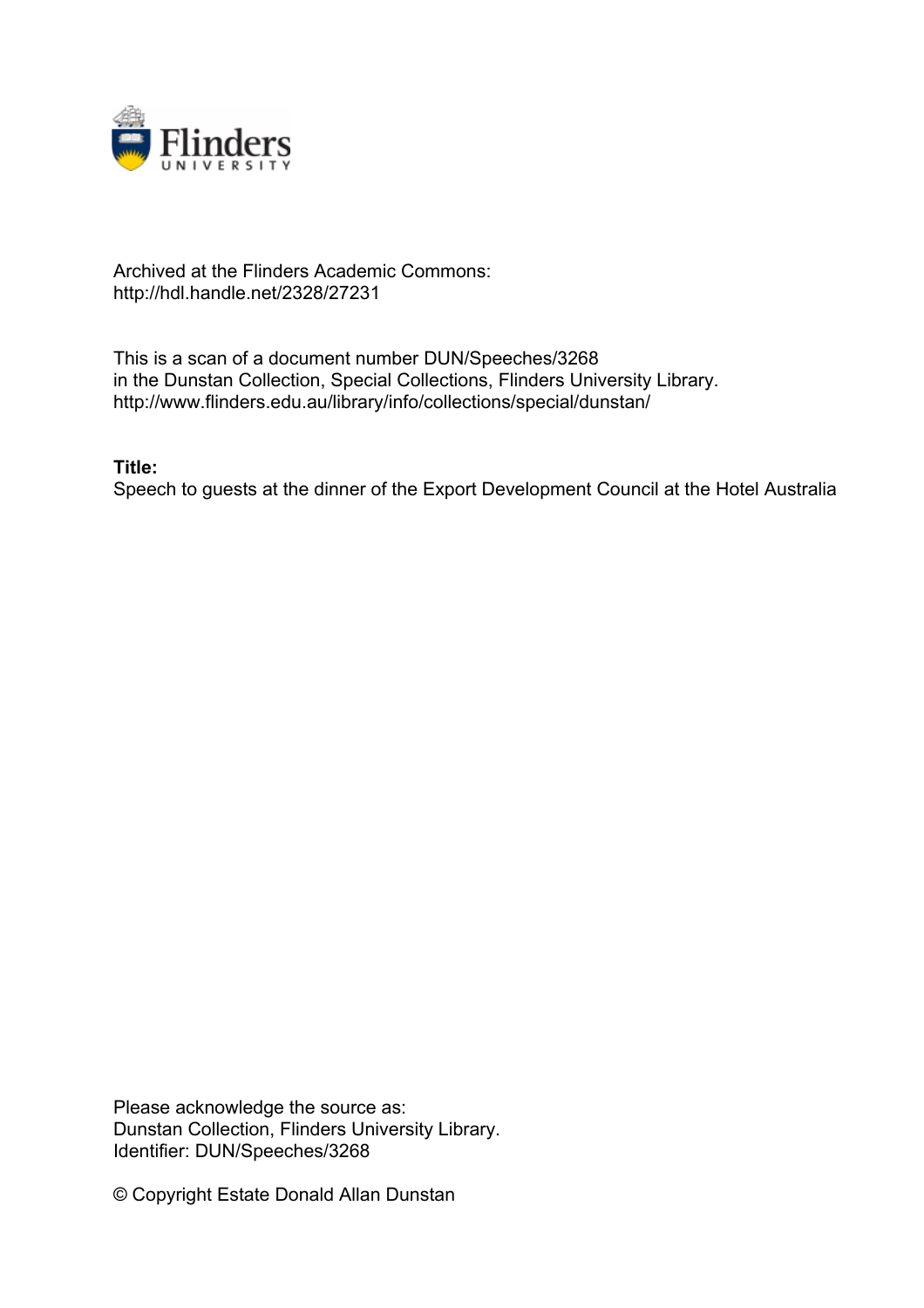**SPEECH OF WELCOME BY THE PREMIER OF SOUTH AUSTRALIA. THE HON. DON DUNSTAN> Q.C.. M.P.« TO GUESTS AT THE DINNER**  OF THE EXPORT DEVELOPMENT COUNCIL AT THE HOTEL **AUSTRALIA ON 6TH DECEMBER, 1957.** 

**THE HON. THE ACTING MINISTER FOR TRADE AND INDUSTRY, STATE MINISTERIAL AND PARLIAMENTARY COLLEAGUES, MY LORD MAYOR, OTHER DISTINGUISHED GUESTS, AND GENTLEMEN:** 

**I AM PRIVILEGED TONIGHT AS PREMIER OF SOUTH AUSTRALIA TO EXTEND A HEARTY WELCOME TO ALL GUESTS AT THIS DINNER HELD IN CONJUNCTION WITH MEETINGS OF THE EXPORT DEVELOPMENT COUNCIL IN ADELAIDE. I EXTEND A PARTICULAR WELCOME TO THE MEMBERS OF THE EXPORT DEVELOPMENT COUNCIL WHO COME FROM OTHER STATES.** 

**THERE CAN BE NO DOUBT THAT IF AUSTRALIA IS TO CONTINUE TO DEVELOP AS WE WOULD ALL WISH IT TO DO., THERE MUST BE GREATER ATTENTION GIVEN TO THE EXPORT MARKETS AVAILABLE TO INDUSTRY IN AUSTRALIA.** 

**PAGE 2.** 

*tatib* 

 $\int \oint \phi$ 

**IT IS FITTING THAT THE CURRENT MEETINGS OF THE EXPORT DEVELOPMENT COUNCIL SHOULD BE HELD IN SOUTH AUSTRALIA BECAUSE I BELIEVE THAT NEVER BEFORE IN SOUTH AUSTRALIA HAS THERE BEEN A GREATER REALISATION OF THE IMPORTANCE OF DEVELOPING OUR EXPORT MARKETS. I AM PLEASED TO SAY THAT THIS IS A MATTER ENGAGING THE ATTENTION OF MANY MANUFACTURERS AS WELL AS THOSE ENGAGED IN PRIMARY INDUSTRY, AND FURTHERMORE THERE IS A REALISATION THAT THE**  EXPORT MARKET IS IMPORTANT NOT ONLY TO THE LARGER MANUFACTURING **INDUSTRIES BUT ALSO TO THE COMPARATIVELY SMALLER PLANTS. THIS QUICKENING OF INTEREST IN THE EXPORT MARKET IS EVIDENCED BY THE SUCCESS WHICH HAS BEEN ACHIEVED BY SOUTH AUSTRALIAN COMPANIES IN RECENT YEARS IN OBTAINING EXPORT AF/ARDS.**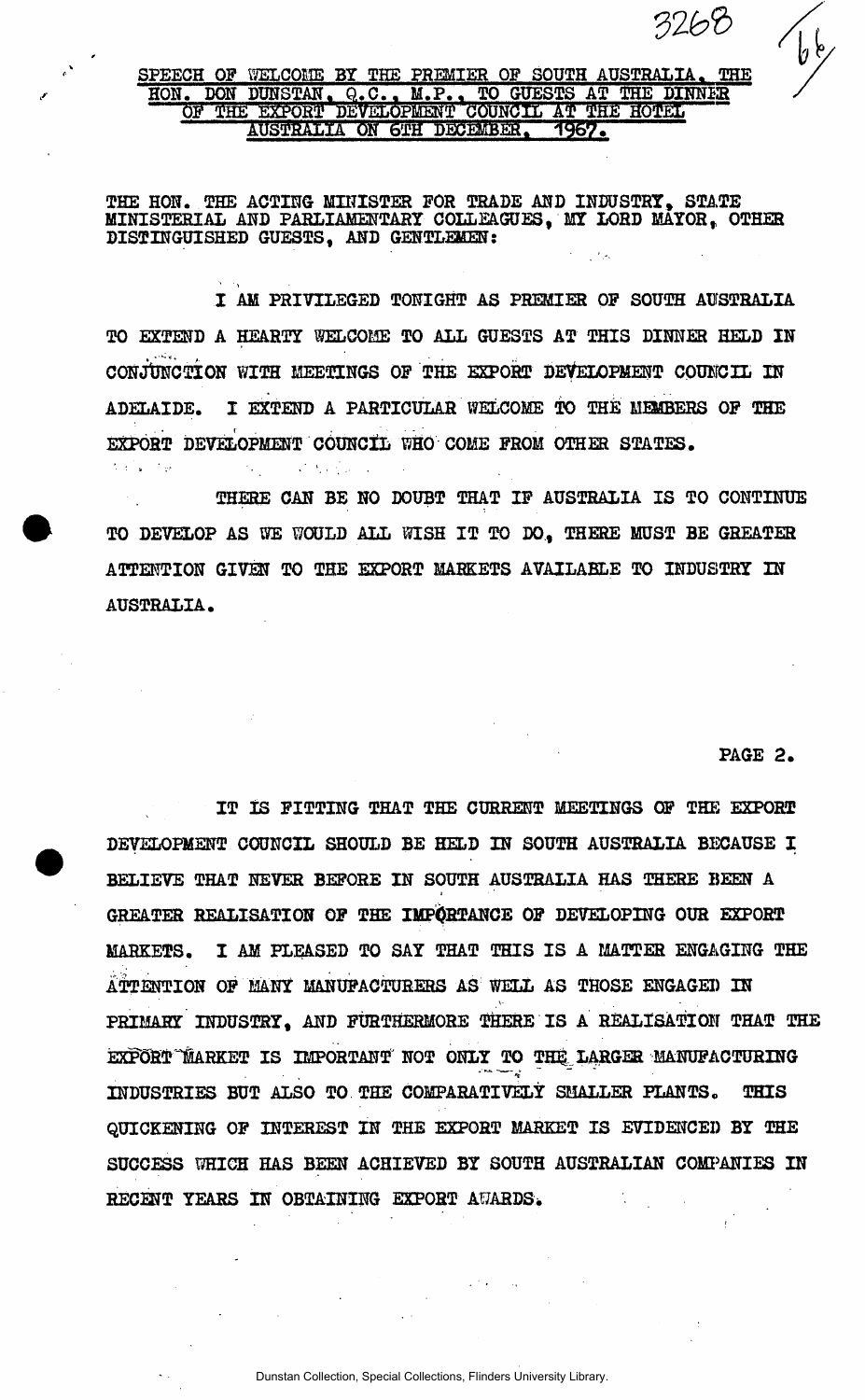**PAGE 3.** 

**FURTHER SUCCESS BY SOUTH AUSTRALIAN COMPANIES IN EXPORT ACTIVITIES HAS ALSO COME TO MY NOTICE. I AM PLEASED TO ANNOUNCE TONIGHT THAT THE SOUTH AUSTRALIAN COMPANY HORUOOD BAGSHAW LTD. HAS JUST RECEIVED EXPORT ORDERS PROM CANADA, SOUTH AFRICA AND SOUTH AMERICA WORTH OVER 0150,000. INCLUDED IN THIS IS AN ORDER FOR 500 TONS OF LAND CLEARING, TILLAGE AND SEEDING EQUIPMENT FOR CANADA. THIS ORDER IS PARTICULARLY SIGNIFICANT BECAUSE IT REPRESENTS A BREAKTHROUGH IN ONE OF THE WORLD'S MOST**  COMPETITIVE MARKETS AND IT WILL BE THE LARGEST SINGLE ORDER OF THIS TYPE EVER SENT TO CANADA FROM AUSTRALIA. THE SOUTH AMERICAN ORDER **IS FOR A SMALL TRACTOR MOUNTED PLOUGH SPECIALLY DESIGNED FOR THE EXPORT MARKET, AND THE SOUTH AFRICAN ORDER REPRESENTS REPEAT BUSINESS FOLLOWING THE SUCCESS OF EARLIER SHIPMENTS.** 

**ANOTHER IMPORTANT ACHIEVEMENT ON THE EXPORT MARKET HAS BEEN GAINED BY THE FIRM OF SPERRY GYROSCOPE. THEY HAVE RECEIVED AN ORDER FOR THE MANUFACTURE OF A MACHINE KNOW AS A RANDOM LINE** 

**PAGE 4.** 

**INTEGRATOR FOR USE IN RESEARCH INTO METHODS OF DETERMINING THE PRECISE STRUCTURE OF DNA MOLECULES. THIS RESEARCH IS AT PRESENT BEING CARRIED ON AT THE UNIVERSITY OF WISCONSIN AND TENDERS FOR THIS MACHINE WERE INVITED THROUGHOUT THE UNITED STATES OF AMERICA AS WELL AS FROM SPERRY GYROSCOPE. THE SOUTH AUSTRALIAN COMPANY RECEIVED THE ORDER IN COMPETITION WITH THE UNITED STATES OF AMERICA MANUFACTURERS AND SUBCONTRACTORS TO SPERRY GYROSCOPE ARE OTHER SOUTH AUSTRALIAN COMPANIES SCIENTIFIC OPTICAL LABORATORIES OF AUSTRALIA PTY. LIMITED AND DAWN ENGINEERING. THE VALUE OF THIS PARTICULAR CONTRACT IS APPROXIMATELY 86,000.** 

**THIS IS CLEAR EVIDENCE OF THE ABILITY OF SOUTH AUSTRALIAN MANUFACTURERS TO OBTAIN ORDERS OVERSEAS, AND THESE PARTICULAR ORDERS ADDED TO THOSE OF COMPANIES SUCH AS GENERAL MOTORS-HOLDEN'S PTY. LTD., CHRYSLER AUSTRALIA LTD., HILLS INDUSTRIES LTD., SCOTT**  BONNAR LTD. AND MANY OTHERS WHO ARE CONTINUALLY ENGAGED IN EXPORT **TRADE ARE CLEAR EVIDENCE OF THE IMPORTANCE OF EXPORT MARKETS TO OUR SOUTH AUSTRALIAN INDUSTRY**<br>
Dunstan Collection, Special Collections, Flinders University Library.